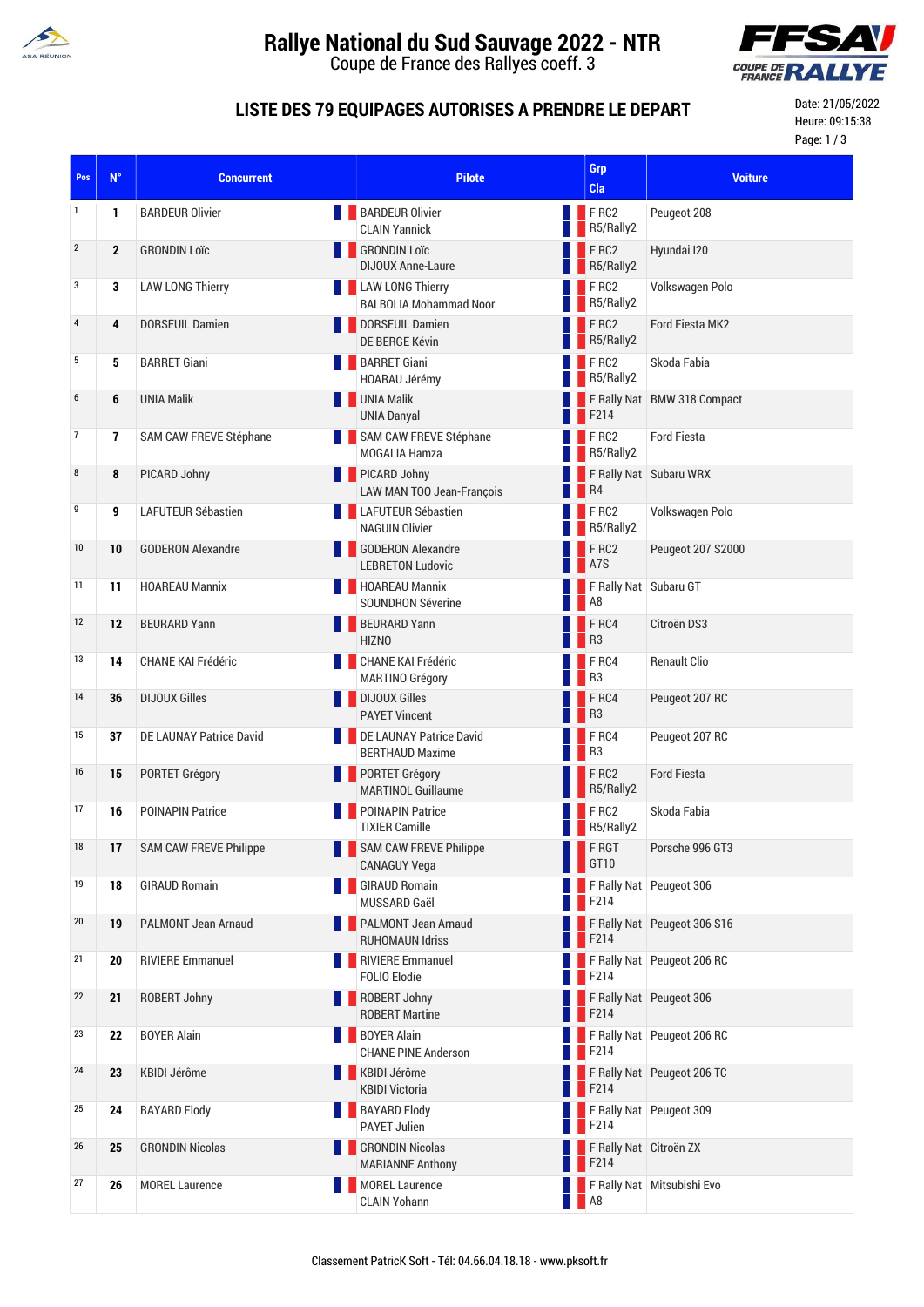

# **Rallye National du Sud Sauvage 2022 - NTR**

Coupe de France des Rallyes coeff. 3



#### **LISTE DES 79 EQUIPAGES AUTORISES A PRENDRE LE DEPART**

Date: 21/05/2022 Heure: 09:15:38 Page: 2 / 3

| Pos | $N^{\circ}$ | <b>Concurrent</b>           | <b>Pilote</b>                                        | <b>Grp</b><br>Cla                     | <b>Voiture</b>                |
|-----|-------------|-----------------------------|------------------------------------------------------|---------------------------------------|-------------------------------|
| 28  | 27          | <b>BHUGELOO Soreya</b>      | <b>BHUGELOO Soreya</b><br><b>RONDIN Bastien</b>      | A8                                    | F Rally Nat Subaru GT Impreza |
| 29  | 28          | <b>ROYER Willy</b>          | <b>ROYER Willy</b><br><b>AMAYE Emmanuel</b>          | $\blacksquare$ N4                     | F Rally Nat Subaru Impreza    |
| 30  | 29          | <b>OLLIVIER David</b>       | <b>OLLIVIER David</b><br><b>FONTAINE Pascal</b>      | R4                                    | F Rally Nat Mitsubishi Lancer |
| 31  | 30          | <b>HOARAU Dominique</b>     | HOARAU Dominique<br><b>HOARAU Samuel</b>             | $F$ RC4<br>Rally4                     | <b>Renault Clio</b>           |
| 32  | 31          | <b>LAUP Jonathan</b>        | <b>LAUP Jonathan</b><br><b>DALLEAU Emeline</b>       | FRC4<br>Rally4                        | Peugeot 208                   |
| 33  | 32          | <b>PARTAL Morgane</b>       | <b>PARTAL Morgane</b><br><b>LARAVINE Helena</b>      | FRC4<br>Rally4                        | Peugeot 208                   |
| 34  | 33          | <b>LAURET Franck</b>        | <b>LAURET Franck</b><br><b>GINESTRE Sébastien</b>    | FRC4<br>Rally4                        | Peugeot 208                   |
| 35  | 34          | <b>ABSY Rajesh</b>          | <b>ABSY Rajesh</b><br><b>ROBERT Laurent</b>          | FRC4<br>Rally4                        | Peugeot 208                   |
| 36  | 35          | <b>TOULET Ivan</b>          | TOULET Ivan<br><b>CULIN Ludovic</b>                  | FRC4<br>Rally4                        | <b>Ford Fiesta</b>            |
| 37  | 38          | <b>HOARAU Olivier</b>       | HOARAU Olivier<br><b>CANIAN Fabrice</b>              | FRC4<br>R <sub>3</sub>                | <b>Renault Clio</b>           |
| 38  | 39          | <b>BOYER Olivier</b><br>H.  | <b>BOYER Olivier</b><br>LAI-KON Stéphane             | FRC4<br>R <sub>3</sub>                | <b>Renault Clio</b>           |
| 39  | 40          | <b>MAILLOT Emmanuel</b>     | <b>MAILLOT</b> Emmanuel<br><b>LAURET Henri-Serge</b> | FRC4<br>R3                            | <b>Renault Clio</b>           |
| 40  | 41          | FILAUMART Elysee-Julien     | FILAUMART Elysee-Julien<br><b>FILAUMART Loïc</b>     | FRC4<br>A6K                           | Citroën C2 S1600              |
| 41  | 42          | <b>SEYCHELLES Emmanuel</b>  | SEYCHELLES Emmanuel<br><b>SAVIGNY Daniel</b>         | F <sub>RC4</sub><br>A6K               | Peugeot 206                   |
| 42  | 43          | <b>CLAIN Sébastien</b>      | <b>CLAIN Sébastien</b><br><b>NATIVEL Emmanuel</b>    | FRC4<br>A6K                           | Peugeot 206                   |
| 43  | 44          | <b>BENOIT Stéphane</b>      | <b>BENOIT Stéphane</b><br><b>RIVIERE Damien</b>      | $F$ RC4<br>R <sub>2</sub>             | <b>Renault Twingo</b>         |
| 44  | 45          | ROUSSEAU Guillaume          | ROUSSEAU Guillaume<br>LO-SHUNG-LINE Sébastien        | FRC4<br>R <sub>2</sub>                | Peugeot 208                   |
| 45  | 46          | <b>BARRET Guillaume</b>     | <b>BARRET Guillaume</b><br><b>HUBERT Emmanuel</b>    | $F$ RC4<br>R <sub>2</sub>             | Citroën C <sub>2</sub>        |
| 46  | 47          | <b>DUPONT Julien</b>        | <b>DUPONT Julien</b><br><b>BAIYANTE Zoubeir</b>      | F <sub>RC4</sub><br>R <sub>2</sub>    | Citroën C2                    |
| 47  | 48          | <b>BOYER Joël</b><br>a pr   | <b>BOYER Joël</b><br><b>HOAREAU François</b>         | $F$ RC4<br>R <sub>2</sub>             | Citroën C2                    |
| 48  | 49          | <b>ECLAPIER Robin</b>       | <b>ECLAPIER Robin</b><br><b>MORIN Tony</b>           | FRC4<br>R <sub>2</sub>                | Citroën C2                    |
| 49  | 50          | <b>TECHER Loic Emmanuel</b> | TECHER Loic Emmanuel<br><b>TECHER Nicolas</b>        | FRC4<br>R <sub>2</sub>                | Citroën C2                    |
| 50  | 51          | <b>TANJON Frédéric</b>      | TANJON Frédéric<br><b>MOREAU Olivier</b>             | FRC4<br>R <sub>2</sub>                | Peugeot 208                   |
| 51  | 52          | <b>DUBARD Laurent</b>       | <b>DUBARD Laurent</b><br><b>TURPIN Mickaël</b>       | FRC4<br>R <sub>2</sub>                | <b>Ford Fiesta</b>            |
| 52  | 53          | PEGOU Bruno                 | PEGOU Bruno<br><b>MICOUIN Guerric</b>                | F <sub>RC4</sub><br>R <sup>2</sup>    | <b>Ford Fiesta</b>            |
| 53  | 54          | <b>BABEF Olivier</b>        | <b>BABEF Olivier</b><br><b>PARVEDY Dimitri</b>       | FRC4<br>$\overline{\phantom{1}}$ F213 | Peugeot 206                   |
| 54  | 55          | <b>SAUVAGE Loïc</b>         | SAUVAGE Loïc<br><b>TAFILET Nicolas</b>               | FRC4<br>$\vert$ F213                  | Peugeot 106                   |